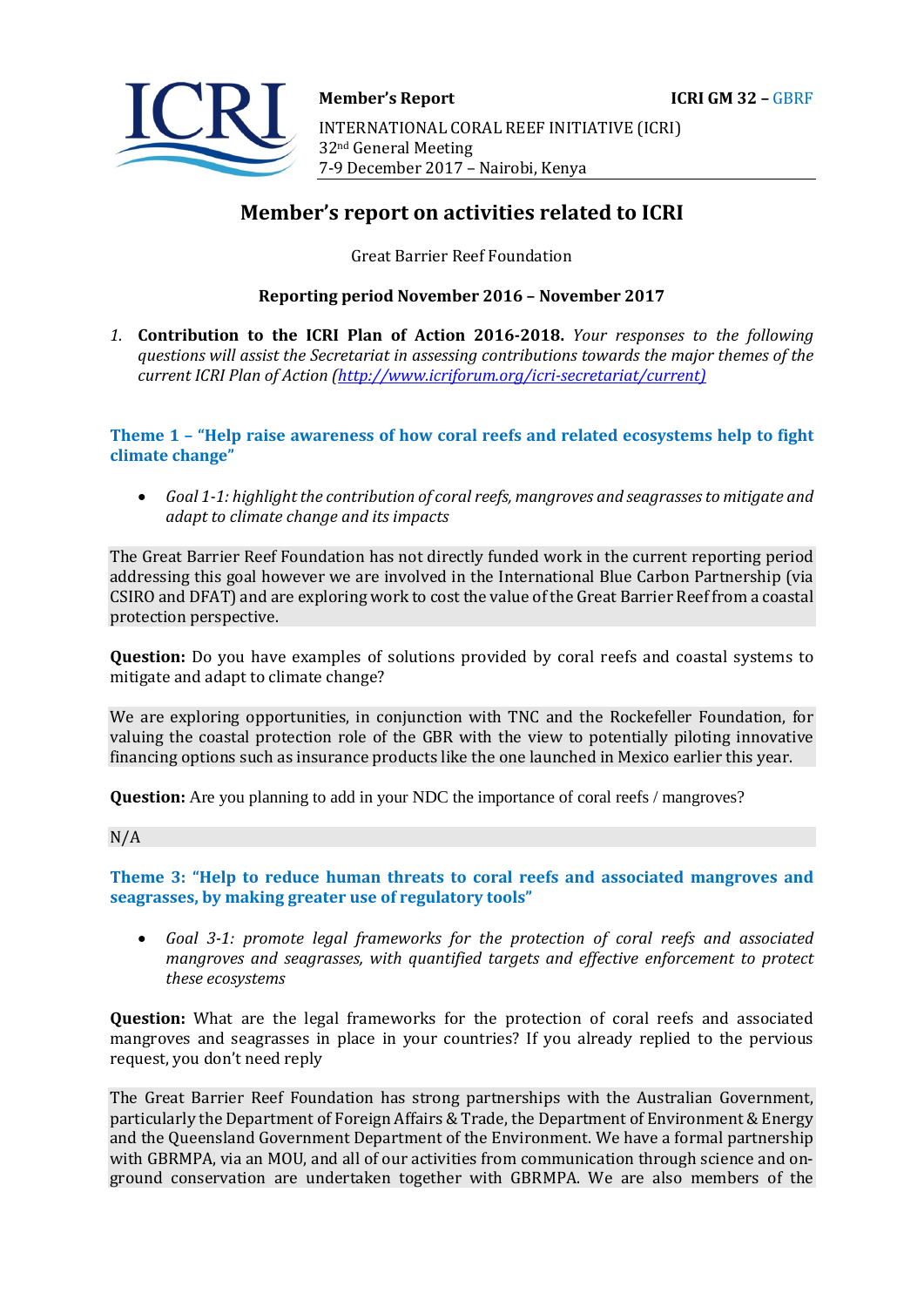Reef2050 Advisory Committee. GBRF will be commencing work in Ningaloo in 2018 in partnership with the Western Australian Government.

While GBRF does not itself play a role in the policy and legal framework setting for coral reef protection in Australia, in the last 12 months reporting period we have funded \$5m worth of reef projects, the outcomes of which are available to Government to inform coral reef policy and broader decision-making.

**Question:**Did you to set quantified targets to protect their coral reefs, mangroves and seagrasses? And are you able to provide a % of what is currently protected in your country? Please define what you mean by protection?

The Great Barrier Reef Foundation has supported work in the last 12 months using the eReefs modelling tool to revise the Great Barrier Reef's regional water quality targets. We have also funded a resilience mapping project which is identifying priority reefs (based on their relative importance in driving recovery of the broader reef system) for coral reef protection in the Cairns and Townsville management areas.

• *Goal 3-2: encourage a ban on plastic microbeads in cosmetic products* 

**Question:** How did you implement the recommendation to reduce plastic microbeads pollution in marine environment?

GBRF is currently not operating in the marine debris space but is planning to commence work in this area in 2018.

• *Goal 3-3: improve regulation and enforcement to reduce direct anthropogenic damage due to dredging and physical alteration of reef structures* 

**Question:** are you working on this topic? If yes, could you please share with us your work. Please note that the information provided will help us to develop a recommendation for the next ICRI General Meeting. Please send us information as soon as possible,

N/A

• *Goal 3-4: promote the deployment of mooring devices limiting the mechanical destruction of coral reefs and seagrasses* 

**Question:** are you working on this topic? If yes, could you please share with us your work. Please note that the information provided will help us to develop a recommendation for the next ICRI General Meeting. Please send us information as soon as possible,

GBRF will be commencing some reef protection work around critical islands of the GBR is 2018 and this is likely to include the deployment of mooring devices.

• *Goal 3-5: review issues related to the impact of sunscreens and other endocrine disruptors on coral reefs, and encourage the production of sunscreens that are proven not to damage coral reefs* 

**Question:** are you working on this topic? If yes, could you please share with us your work. Please note that the information provided will help us to develop a recommendation for the next ICRI General Meeting. Please send us information as soon as possible.

N/A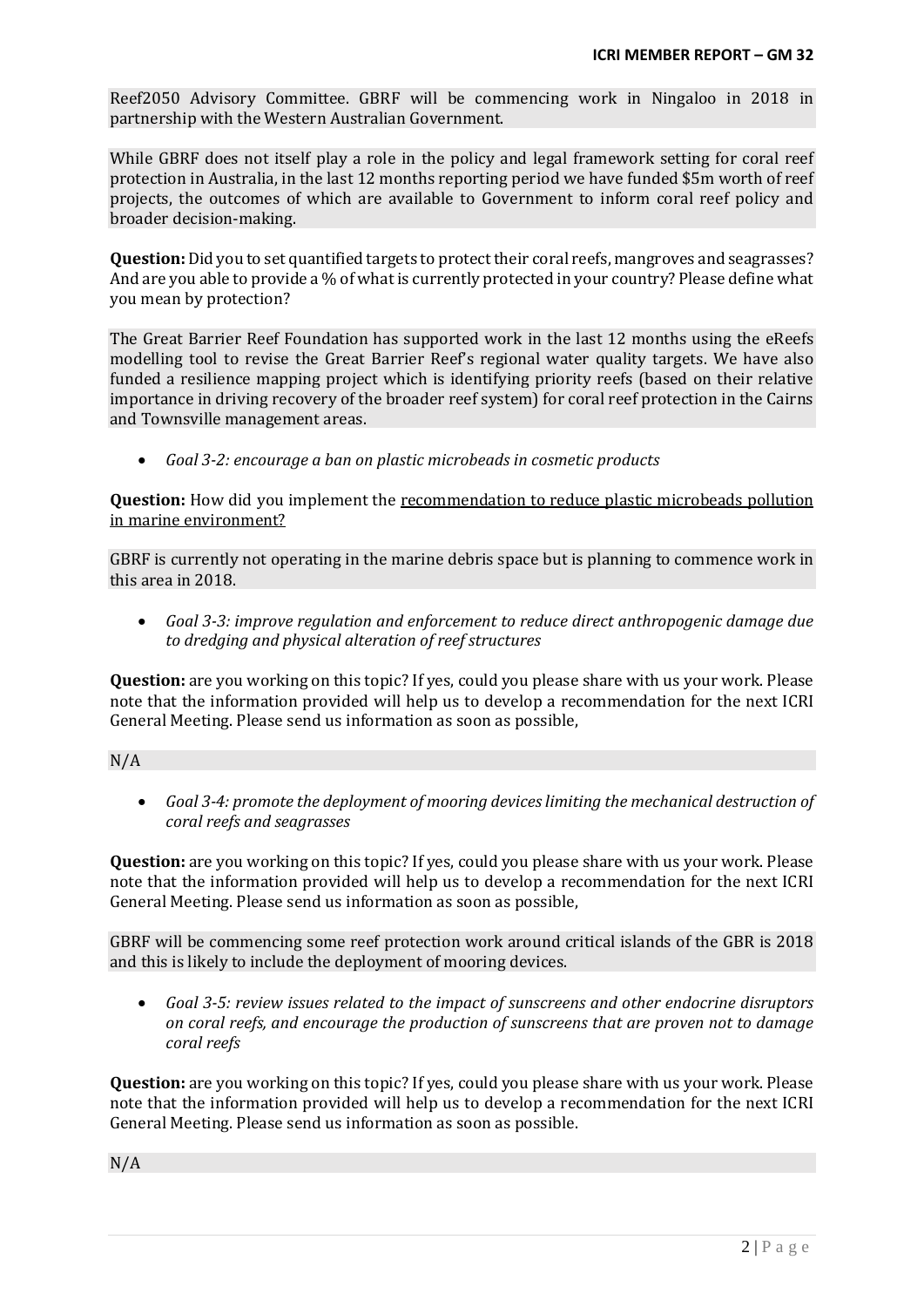# **Theme 4: "Monitor the state of reefs in order to better manage them"**

# • *Goal 4-2: better monitor the phenomena of coral bleaching*

# **Question:** How did you implement the recommendation on addressing the decline in coral reef health due to global bleaching events?

The Great Barrier Reef Foundation is funding an initiative aimed directly at reducing the impact of coral bleaching through local scale environmental adjustments. We have piloted a surface film technology and shown it can reduce light entering the water by 30%. The film has just undergone environmental impact assessments and mechanical testing at the Australian Institute of Marine Science and has been demonstrated to be safe and effective. This could be a potential tool in the bleaching toolkit for application at highly valuable reef sites such as those that are vital for reseeding other reef areas.

We are also funding many initiatives aimed at boosting the resilience of the Great Barrier Reef. This includes a resilience mapping tool which uses a combination of monitoring and modelling to identify the reefs most important for resilience of the system. We have also funded, in partnership with CSIRO, AIMS, the Queensland Government and Australian Government, the development of the eReefs modelling tools which are critical diagnostic tools for predicting coral bleaching in the short term (ReefTemp tool) and long term (eReefs scenario modelling suite). The model outputs were recently assessed against the in-water bleaching survey data from the 2016 bleaching event on the GBR and the model outputs performed with a high degree of accuracy against the monitoring data. The three-dimensional nature of the model allows it to also model the likely impacts of coral bleaching at a range of depths, making it a powerful tool to complement in-water surveys. We have also funded work testing the feasibility of using remote sensing satellite technology to monitor the impacts of coral bleaching.

GBRF has also ramped up its focus on reef restoration science and practice in light of the last two years of catastrophic bleaching and extreme weather on the GBR. We have just completed the first successful trial of larval reseeding on the Great Barrier Reef, and I October 2017 released the first coral genome library to the world enabling researchers from around the globe to better understand the adaptability of corals and their symbionts. We are also working closely with DFAT to explore innovative new solutions (via DFAT's recently announced \$5m Reef Innovation Fund) for building the health and resilience of coral reefs in the face of ever increasing climate impacts.

### **Theme 5: "Progress via education"**

• *Goal 5-1: prepare for the 2018 International Year of the Reef (IYOR)* 

**Question:** How did you implement the Recommendation designating 2018 as the third International Year of the Reef? Please let us also know what are you planning to celebrate IYOR2018.

The Great Barrier Reef Foundation is a member of the GBR2050 Communication working group developing an integrated plan of IYOR2018 activities. GBRF is intending on running the following IYOR2018 events:

Reef Hero Awards - September

- An Awards program to recognise inspirational and passionate Reef Heroes.
- Opportunity to profile those doing great things for our Reef & celebrate the good stories about our Reef
- Recognised with an event, badging & profile.
- Categories to include: Community; Tourism; Science; Farming; Boating / Fishing / Shipping; Business / Corporate; Indigenous; Leadership; Young Leader; Collaboration; Innovation and International.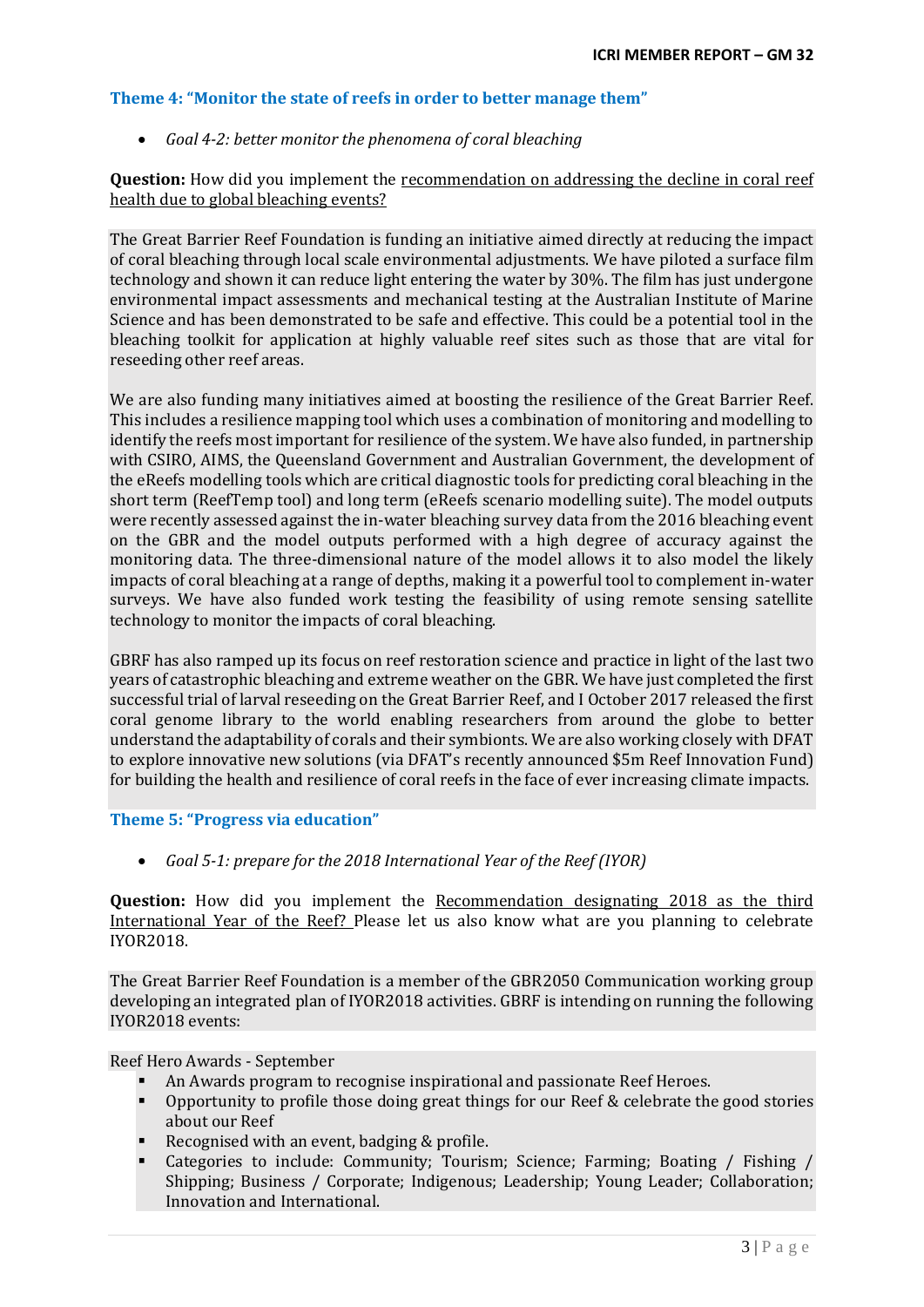Year of the Reef stamp

- An application has been made for a series of stamps issues by Australia Post to recognise the international Year of the Reef and our unique position as custodians to the Great Barrier Reef.
- The stamps would profile the unique creatures on our Reef OR Well known Australian artists could be commissioned to create a series of stamps.

TEDxGreatBarrierReef –October

- TEDx has never been held on the Great Barrier Reef.
- TEDxGreatBarrierReef would be the curation of suite of short, carefully prepared talks that are Reef idea-focused to provoke conversations that matter.
- It would be multidisciplinary, one day only and an invitation only event.

MyReef App - June

- A digital game based application developed for primary school aged children that inspires a love and respect for the Great Barrier Reef, empower them to make positive change.
- The app will integrate across the Australian curriculum (primarily in the areas of science, maths, geography, technology and art) allowing it to be used in conjunction with in-classroom learning and activities.
- There is a great need in developing an educated and engaged Queensland community that understands and supports the protection and preservation of the Great Barrier Reef. No more is that seen than in our children who already have a natural wonder and curiosity for what is essentially in their backyard. Through children, there is a flow on effect to parents, teachers and the wider community which can create further understanding and awareness.

### Google Expedition on the Great Barrier Reef – June

- With Google Expeditions, students can take field trips right from their classroom.
- In development are a series of additional expeditions on the Great Barrier Reef to places students could normally never go to like Raine Island, the largest green sea turtle rookery in the southern hemisphere.

Community Education & Engagement events

- Three key events will be included with an installation and engagement activities.
	- World Science Festival March
	- Commonwealth Games April
	- › Royal National Show (Ekka) August
- Visitors to these events will have the opportunity to have a 'reef experience' while at the event to gain an understanding of how amazing our Great Barrier Reef is.
- The events can also play a significant role in raising the awareness of the threats to Reef such as of single use plastics and what we can all do to help.

### **Please also list the educational material that you've developed in the past, so we can share it on the IYOR website.**

### **Educational material that you've developed**

- Videos - [https://www.youtube.com/channel/UCqbejMlJDgoq\\_UQ4BewPe5w](https://www.youtube.com/channel/UCqbejMlJDgoq_UQ4BewPe5w)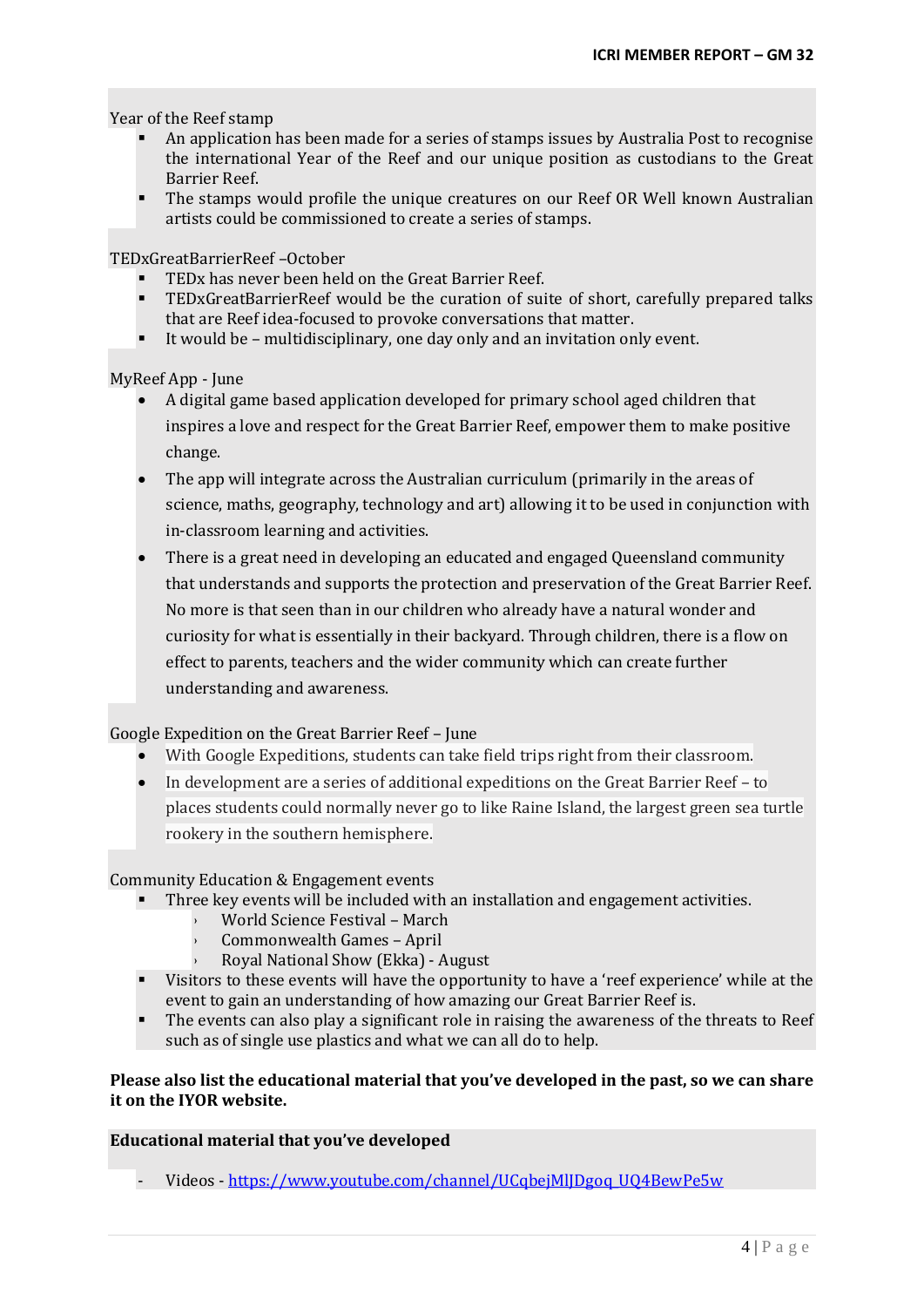- Reef Pocket Guide <https://www.barrierreef.org/uploads/Reef%20Pocket%20Guide%20A4.pdf>
- Chatterbox <https://www.barrierreef.org/uploads/Chatterbox%20w%20instructions.pdf>
- Colour in posters posters <https://www.barrierreef.org/uploads/Colouring%20Posters%20x%204.pdf>
- Website <https://www.barrierreef.org/the-reef>

In 2018 we will also release:

- MyReef App; and<br>- Google Expedition
- Google Expeditions on the Great Barrier Reef

**Question:** Would you like to report on one of your activities during the ICRI GM meeting?

It is a little early for us to present on our events as they are in preliminary planning phase only.